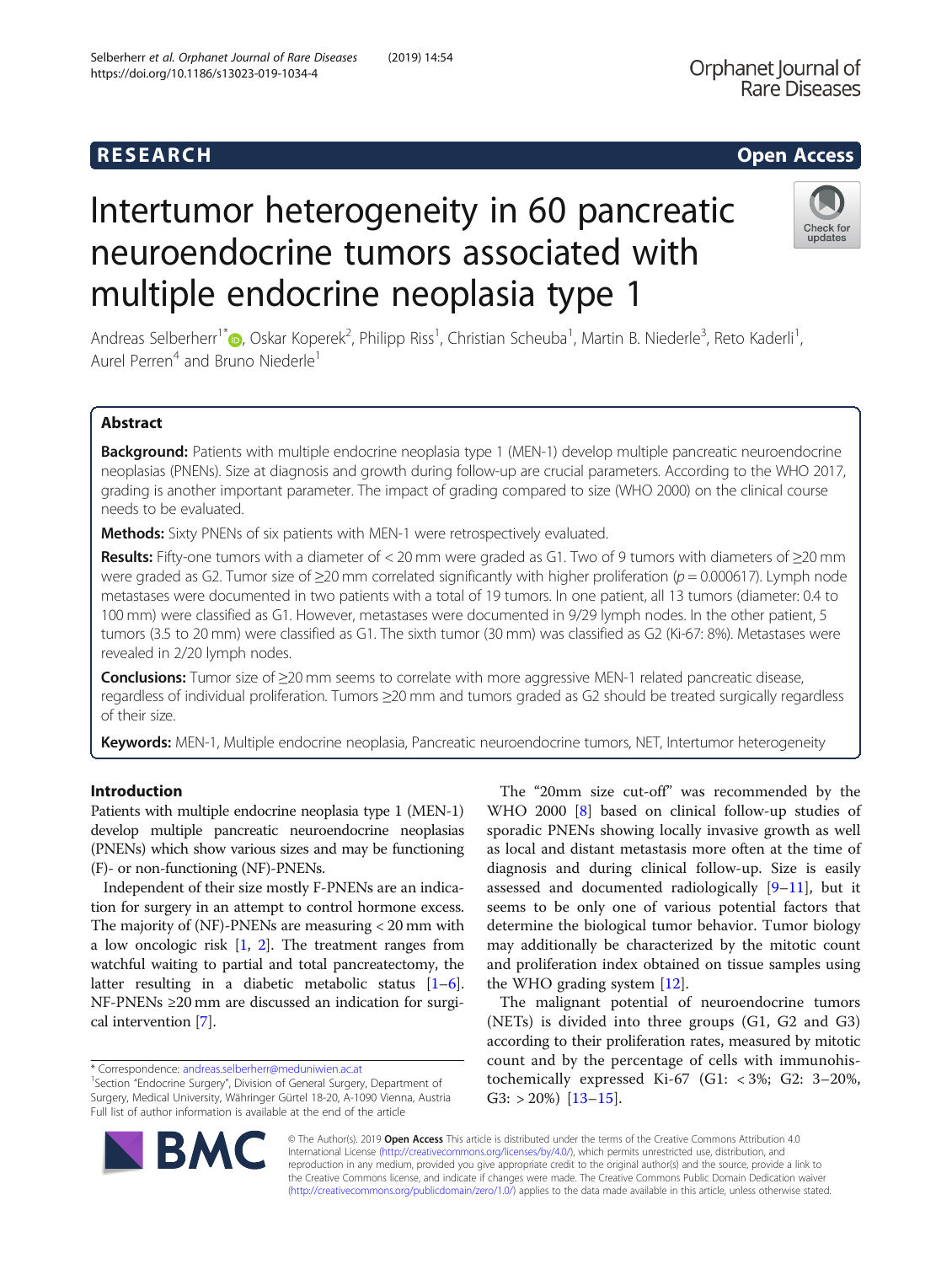In MEN-1 patients, the impact of PNENs grading in correlation with size has not been evaluated to plan either surveillance or surgery; multiple pubmed searches yielded no suggestive results with any combinations of two of the following keywords: MEN-1, multiple endocrine neoplasia, pancreas, grading, size, surgery.

## Materials and methods

Sixty PNENs belonging to 6 MEN-1 patients (2 females, age 38 and 61; 4 males, age 15, 29, 33 and 60) were studied (Table 1).

Informed consent was obtained from all individual participants included in the study.

All procedures performed in this study were in accordance with the ethical standards of the institutional review board (approval number: 1053/2013) and with the 1964 Helsinki Declaration and its later amendments.

#### Biochemical and clinical pre- and postoperative staging

Preoperatively the biochemical screening and follow-up was performed according to the recently revised ENETS guidelines [[16\]](#page-7-0). In all patients CgA levels were determined preoperatively and during follow-up.

The number, location and appearance of the PNENs were evaluated by endoscopic ultrasound (EUS; fine-needle aspiration cytology was not performed), computerized tomography (CT), and/or by magnetic resonance imaging (MRI) of the pancreas. To exclude distant metastasis somatostatin-receptor (SSR)-mediated scintigraphy was applied at the time of diagnosis.

### Surgery

The indications for surgery were functioning  $(n = 3)$ ; organic hyperinsulinism  $[n = 2;$  patients D and F, Water Diarrhea Hypokalemia Achlorhydria (WDHA) syndrome

 $[n = 1;$  patient A]) or multiple non-functioning tumors > 20 mm ( $n = 3$ ; patients B, C, E).

Total pancreatectomy was performed in patients A, B, C and E (patients B and C suffering from insulin-dependent diabetes mellitus type 2 preoperatively) because of the large amount of PNENs distributed throughout the pancreas without any chance to save "normal" pancreatic tissue. In patient D, a left pancreatic resection was carried out to save parts of the pancreatic body and the head. In patient F, a left pancreatic resection was performed and three PNENs were enucleated from the pancreatic head (Thompson procedure [[17](#page-7-0)]). Extended lymph node dissection was performed in all patients. At the time of surgery, no liver or other distant metastases were documented in any of the patients (cM0). All operations performed were open operations.

#### Immunohistochemistry

Each of the 60 PNENs (functioning and non-functioning) and all lymph nodes dissected were evaluated histologically and immunohistochemically.

Staining with chromogranin A (CgA), synaptophysin, Ki-67, Islet-1, TTF1 and CDX2 was performed.

The tumors were classified according to the WHO classification of 2017 [[14](#page-7-0), [17](#page-7-0), [18](#page-7-0)] and staged according to the European Neuroendocrine Tumor Society (ENETS) consensus proposal of 2006 and the American Joint Committee on Cancer (AJCC)/Union for International Cancer Control (UICC) classification of 2010 [[17](#page-7-0)–[19\]](#page-7-0).

Tumor tissue was routinely formalin-fixed and paraffinembedded. Hematoxylin and eosin (H&E) staining involved 3 μm sections of each block. One representative block of each primary tumor and lymph node metastasis was selected, and 3 μm sections were cut. Immunostainings with chromogranin A (CgA), synaptophysin and against

|  |  |  | <b>Table 1</b> Mutation, TNM, surgery, Ki-67 (%) of the largest tumor, and follow-up of 6 MEN-1 patients |  |  |
|--|--|--|----------------------------------------------------------------------------------------------------------|--|--|
|--|--|--|----------------------------------------------------------------------------------------------------------|--|--|

| Patient        | <b>Mutation</b>                                                               | Gender Age |    |                          |               | N            | M              | Ki-67% | function                             | Surgery | Follow-up     | Years          |
|----------------|-------------------------------------------------------------------------------|------------|----|--------------------------|---------------|--------------|----------------|--------|--------------------------------------|---------|---------------|----------------|
|                |                                                                               |            |    |                          | ENETS UICC    |              |                |        |                                      |         | <b>Status</b> |                |
| $\overline{A}$ | Exon 2, del 4 bp (c.247_250delCTGT);<br>- > Termination after amino acid 116  | m          | 29 | 3                        | 2             | $\mathbf{0}$ | $\overline{0}$ |        | F (WDHA-Syndrome)                    | TP      | DF            | 12             |
| B              | Intron 4, $G > A - 9$ bp<br>- > Alternative splicing                          |            | 60 | $\overline{2}$           | $\mathcal{P}$ |              | $\Omega$       | -8     | <b>NF</b>                            | TP      | PD (M?)       | 10             |
| $\subset$      | Exon 9, Q405X, CAG > TAG (Gln > Stop)<br>- > Termination after amino acid 404 | m          | 60 | $\overline{z}$           | $\mathcal{P}$ | $\Omega$     | $\Omega$       |        | <b>NF</b>                            | ТP      | DF            |                |
| $\bigcap$      | Exon 3, Codon 179 GAG>AAG (Glu > Lys) m<br>- > AS Exchange                    |            | 15 | $\overline{2}$           |               | $\Omega$     | $\overline{0}$ | 3      | F (Hyper-insulinism)                 | DP      | DF            | 29             |
| E              | Exon 4, p.1247N, $ATT > AAT$ (Ile $> Asn$ )<br><b>WORLDWIDE INDEX-CASE</b>    | f          | 38 | $\overline{2}$           | 2             | $\Omega$     | $\overline{0}$ |        | <b>NF</b>                            | ТP      | $DF [+]$      | $\overline{4}$ |
| F.             | Exon 3, del4bp (amino acid 210/211)<br>- > Termination after amino acid 209   | m          | 33 | $\overline{\phantom{a}}$ | 2             |              | $\overline{0}$ |        | F (subclinical Hyper-<br>insulinism) | DP, E   | PD (N)        | 21             |

T tumor classification of the largest tumor, N lymph node, Ki-67 Index in %, M distant metastasis, m male, f female

F functioning, NF non-functioning

TP fotal pancreatectomy, DP distal pancreatic resection, E enucleation

DF disease free, PD pogressive disease; [+]: died unrelated to MEN-1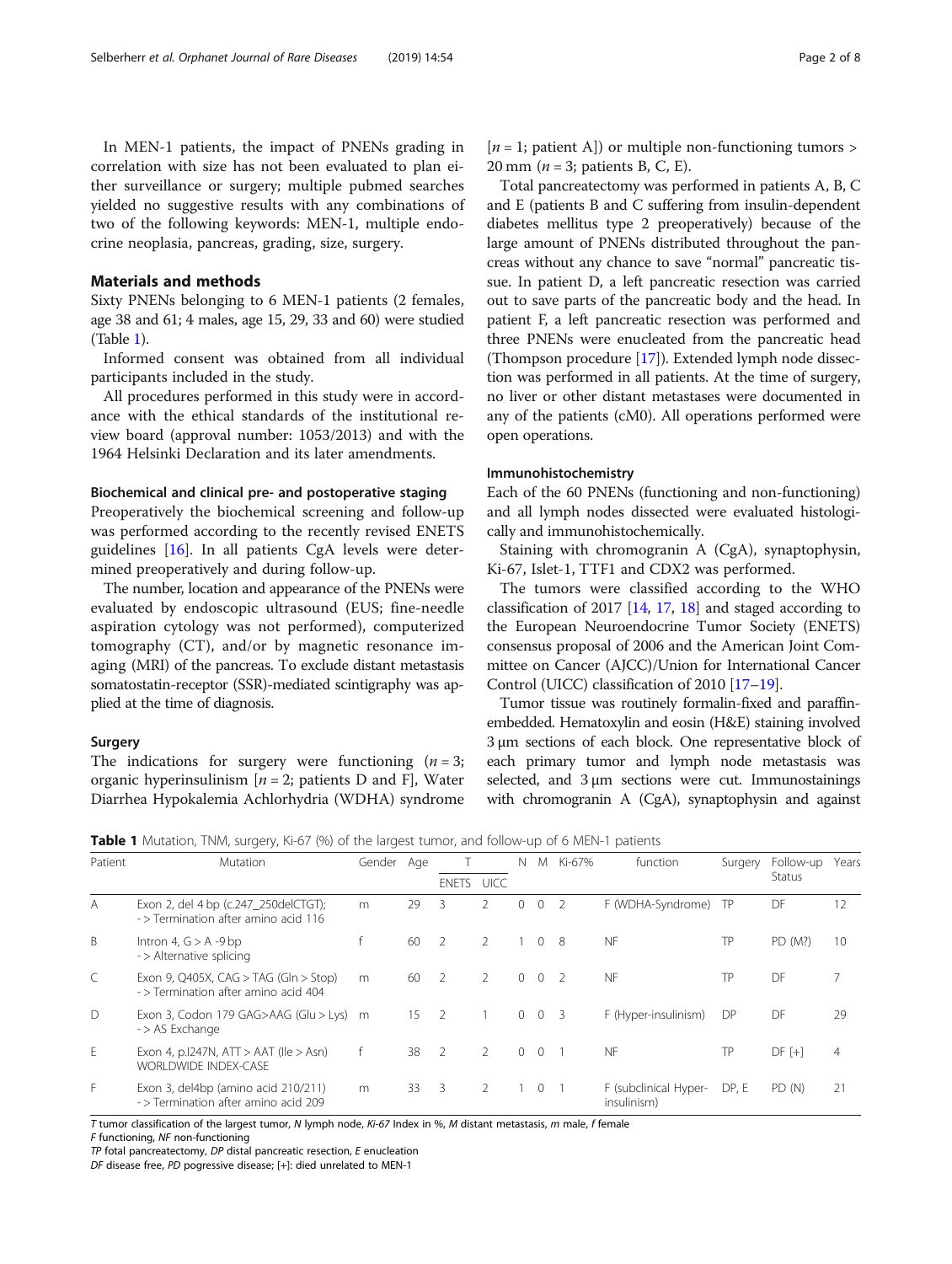proliferation marker Ki-67 antigen (MIB-1 monoclonal mouse, Novocastra, Newcastle, UK; dilution 1:20), CDX2 (1H9 monoclonal mouse, abcam, Cambridge, UK, undiluted), Islet-1 (1H9 monoclonal mouse, abcam, Cambridge, UK, dilution 1:400) and TTF-1 (SP141 monoclonal rabbit, Ventana, Tucson, Arizona, USA, undiluted) were performed using an automatic immunostainer (Ventana Medical Systems Inc., BenchMark® or BenchMark® ULTRA, Tucson, Arizona, USA). For antigen retrieval, slides for Ki-67, CDX2 and Islet-1 staining were boiled with a commercially available puffer (Ventana Medical Systems Inc., Cell Conditioning 1, Tucson, Arizona, USA) for 256, 256 and 64 min, respectively. In case of Ki-67 staining a commercially available amplification kit (Ventana Medical Systems Inc., Amplification Kit, Tucson, Arizona, USA) was used.

The Ki-67 labeling index with antibody MIB-1 was used for grading and was assessed in 500 tumor cells in areas in which the highest nuclear labeling was observed using an eye grid ocular. The classification was as follows: G1: Ki-67 < 3, G2: Ki-67 3-20, and G3: Ki-67 > 20%.

#### Follow-up

All 6 patients were followed clinically and biochemically 4, 7, 10, 12, 21 and 29 years after diagnosis.

Functional imaging by Gallium-DOTANOC-PET-CT was performed in 4 of 6 patients (patients A, B, C and F) 7, 10, 12 and 21 years after surgery. Two patients were clinically cured. However, they refused biochemical and radiological follow-up examinations 4 (patient E) and 29 (patient D) years after pancreatic surgery, therefore cure was not definitively documented.

#### Statistical analysis

Comparisons of the distribution of G2 tumors in the group of tumors measuring  $<$  20 mm and  $\ge$  20 mm and in various subgroups were performed with the chi-square test. Statistical significance was set at a  $p$ -value of 0.05.

Expression of Islet-1, TTF1 and CDX2 was evaluated semiquantitatively.

## Results

Overall 60 neuroendocrine lesions were documented in the surgical specimens (details can be seen in Table [2](#page-3-0) and Additional file [1:](#page-6-0) Table S1).

The tumors were distributed all over the organs: 5 in the pancreatic head, 17 on the junction between the pancreatic head and body, 10 in the body, 5 on the junction between the body and tail, 22 in the tail, and one 5 mm tumor originated in the duodenum.

Imaging by CT or MRI served to localize 10 (16.7%) out of 60 tumors, all measuring ≥10 mm. Five more tumors (5%; between 5 and 9 mm) were documented either by EUS  $(n = 2)$  or intraoperative ultrasound  $(IOUS; n = 3).$ 

SSR-scintigraphy was negative in all patients (radiologically [r] M0) in terms of distant metastasis.

Forty (66.7%) pancreatic lesions (including the single duodenal lesion) were microadenomas (largest size/diam-eter: ≤5 mm) [\[18\]](#page-7-0), 11 (18.3%) were NENs between > 6 mm and < 20 mm, and 9 (15.0%) tumors were  $\geq 20$  mm, respectively (Table [3](#page-4-0)).

According to the TNM classification of pancreatic neuroendocrine tumors issued by the ENETS and AJCC/ UICC  $[20]$  $[20]$ , 51 (85.0%) were classified as stage I (pT1, N0, c/rM0), 6 (10%) as IIA (pT2, N0, c/r M0), one as IIB ( $pT3$ , N0, M0 c/r), and 2 (3.3%) as IIIB (anyT, N1, c/ rM0) according to the ENETS staging system. Applying the AJCC staging system, 51 tumors were staged as IA  $(pT1, pN0, c/rM0)$ , 7 tumors as IB  $(pT2, pN0, c/rM0)$ , and the two patients with positive lymph nodes as IIB.

#### Size and proliferation (Ki-67) index

Applying the proliferation marker Ki-67, 58 (96.6%) lesions were classified as G1 and two (3%) as G2, respectively. The proliferation rates ranged from 1 to 8%. No tumor was classified as G3.

All 51 tumors with a diameter < 20 mm were graded as G1. Seven of 9 tumors (size = tumor diameter  $\geq 20$  mm] were graded as G1 and two as G2, respectively.

Table [3](#page-4-0) summarizes the various subgroups of tumors based on their different tumor diameters.

Comparing the distribution of G2 tumors in groups I to III (size  $\langle 20 \text{ mm} \rangle$  and in group IV ( $\geq 20 \text{ mm}$ ), significantly more G2 tumors were found in group IV (0/51 [0%] vs. 2/9 [22%]; chi-square test:  $p = 0.000617$ ).

Comparing groups  $I + II$  (size  $\leq 10$  mm) and groups III + IV (size > 10 mm), significantly more G2 tumors were found in the group of tumors  $> 10$  mm (0/48 [0%] vs. 2/ 12 [16.7%]; chi-square test:  $p = 0.004018$ ).

Significance could also be documented comparing group I (size  $\leq$ 5 mm) with groups II to IV (size > 6 mm; 0/40 [0%] vs. 2/20 [10%]; chi-square test:  $p = 0.041932$ ).

#### Individual analyses of 6 patients and follow-up

In patient A (3 tumors examined in detail), the largest (80 mm; T3 according to ENETS, T2 according to UICC; G1, N0) and the second largest tumor (40 mm; Fig. [1](#page-4-0)) were by definition classified as vipomas (proven by VIP expression in more than 70% of the tumor cells; concordant with high blood VIP levels presurgically). Clinically, the patient suffered from severe WDHA syndrome [[21](#page-7-0)].

Twelve years after total pancreatectomy the patient is free of neuroendocrine tumor disease, his insulin-dependent diabetes is well controlled, and he had no complications secondary to it so far.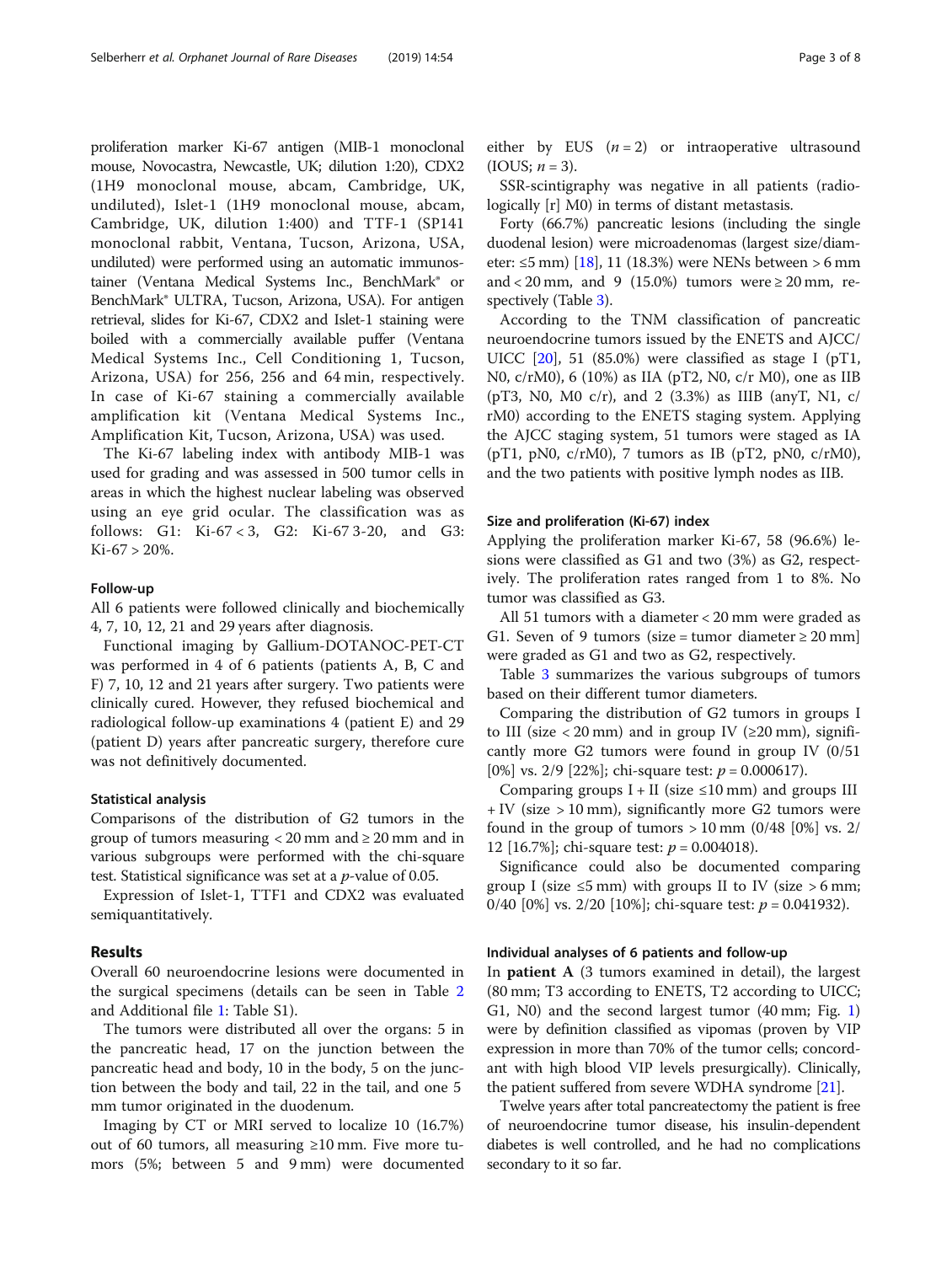<span id="page-3-0"></span>

|  | Table 2 Proliferation index (Ki-67) and immunohistochemical staining of Islet-1, TTF1 and CDX2 |  |  |
|--|------------------------------------------------------------------------------------------------|--|--|
|--|------------------------------------------------------------------------------------------------|--|--|

| Patient                                                                                                | Function                                                                                    | PNEN                     | ╯<br>Location | Ki-67 (%)                 | Islet-1 (%)                                                        | TTF1 (%)                 | CDX2 (%)                 |
|--------------------------------------------------------------------------------------------------------|---------------------------------------------------------------------------------------------|--------------------------|---------------|---------------------------|--------------------------------------------------------------------|--------------------------|--------------------------|
| $\mathsf{A}% _{\mathsf{A}}^{\prime}=\mathsf{A}_{\mathsf{A}}^{\prime}=\mathsf{A}_{\mathsf{A}}^{\prime}$ | F (WDHA-syndrome)                                                                           | $\mathbbm{1}$            | Head          | $\mathbf{1}$              | $\!$                                                               | $\qquad \qquad +$        | ÷                        |
|                                                                                                        |                                                                                             | $\sqrt{2}$               | Body          | $\,1$                     | $\color{red} +\color{red} +\color{red} +\color{red}$               | ÷                        | $\overline{\phantom{0}}$ |
|                                                                                                        |                                                                                             | $\mathsf 3$              | Tail          | $\sqrt{2}$                | $\color{red} +\color{red} +\color{red} +\color{red}$               | -                        | $\overline{\phantom{0}}$ |
| $\mathsf B$                                                                                            | $\mathsf{NF}% _{\mathsf{CL}}\times\mathsf{NF}_{\mathsf{CL}}\times\mathsf{NC}_{\mathsf{CL}}$ | $\,1\,$                  | Head          | $\sqrt{2}$                | $\color{red} +\color{red} +\color{red} +\color{red}$               |                          |                          |
|                                                                                                        |                                                                                             | $\sqrt{2}$               | Body          | 8                         | $\color{red} +\color{red} +\color{red} +\color{red}$               | $\overline{\phantom{0}}$ |                          |
|                                                                                                        |                                                                                             | $\mathsf 3$              |               | $\mathbf{1}$              | $\boldsymbol{+}$                                                   | $\boldsymbol{++}$        |                          |
|                                                                                                        |                                                                                             | $\overline{4}$           |               | $\,1$                     | $^{++}\,$                                                          |                          |                          |
|                                                                                                        |                                                                                             | 5                        |               | $\mathbf{1}$              | $\color{red} +\color{red} +\color{red} +\color{red}$               | $\overline{\phantom{0}}$ | $\overline{\phantom{0}}$ |
|                                                                                                        |                                                                                             | $\,$ 6 $\,$              | Tail          | $\mathbf{1}$              | $\color{red} +\color{red} +\color{red} +\color{red}$               | -                        | $\overline{\phantom{m}}$ |
| $\subset$                                                                                              | $\mathsf{NF}% _{\mathsf{CL}}\times\mathsf{NF}_{\mathsf{CL}}\times\mathsf{NC}_{\mathsf{CL}}$ | $\,1\,$                  | Duodenum      | $\mathbf{1}$              | $\boldsymbol{+}$                                                   |                          | $\boldsymbol{++}$        |
|                                                                                                        |                                                                                             | $\sqrt{2}$               | Head          | $\mathbf{1}$              | $^{+++}$                                                           |                          | -                        |
|                                                                                                        |                                                                                             | $\mathsf 3$              | Body          | $\mathbf{1}$              | $\!++\!$                                                           |                          | $\, + +$                 |
|                                                                                                        |                                                                                             | $\overline{4}$           |               | $\sqrt{2}$                | $\color{red} +\color{red} +\color{red} +\color{red}$               |                          |                          |
|                                                                                                        |                                                                                             | 5                        |               | $\mathbf{1}$              | $\color{red} +\color{red} +\color{red} +\color{red}$               | $\overline{a}$           | $\overline{\phantom{0}}$ |
|                                                                                                        |                                                                                             | $\,$ 6 $\,$              |               | $\mathbf{1}$              | $\color{red} +\color{red} +\color{red} +\color{red}$               | -                        | $\overline{\phantom{m}}$ |
|                                                                                                        |                                                                                             | $\overline{\mathcal{I}}$ |               | $\mathbf{1}$              | $\color{red} +\color{red} +\color{red} +\color{red}$               |                          |                          |
|                                                                                                        |                                                                                             | 8                        | Tail          | $\mathbf{1}$              | $\color{red} +\color{red} +\color{red} +\color{red}$               |                          |                          |
|                                                                                                        |                                                                                             | $\mathsf 9$              |               | $\mathbf{1}$              | $\!++\!$                                                           |                          |                          |
|                                                                                                        |                                                                                             | $10$                     |               | $\mathbf{1}$              | $++++ \label{eq:1}$                                                |                          |                          |
|                                                                                                        |                                                                                             | $11$                     |               | $\mathbf{1}$              | $\color{red} +\color{red} +\color{red} +\color{red}$               | $\overline{a}$           | $\qquad \qquad -$        |
|                                                                                                        |                                                                                             | $12\,$                   |               | $\mathbf{1}$              | $\color{red} + + +$                                                | -                        | $\overline{\phantom{0}}$ |
|                                                                                                        |                                                                                             | $13$                     |               | $\mathbf{1}$              | $\color{red} +\color{red} +\color{red} +\color{red}$               |                          |                          |
|                                                                                                        |                                                                                             | 14                       |               | $\mathbf{1}$              | $\color{red} +\color{red} +\color{red} +\color{red}$               |                          |                          |
|                                                                                                        |                                                                                             | 15                       |               | $\mathbf{1}$              | $\!++\!$                                                           |                          |                          |
| $\mathsf D$                                                                                            | F (Hyper-insulinism)                                                                        | $\mathbf{1}$             | Body/Tail     | $\mathbbm{1}$             | $\color{red} +\color{red} +\color{red} +\color{red}$               |                          |                          |
|                                                                                                        |                                                                                             | $\sqrt{2}$               |               | $\,1$                     | $\color{red} +\color{red} +\color{red} +\color{red}$               | $\overline{\phantom{0}}$ | $\qquad \qquad -$        |
|                                                                                                        |                                                                                             | $\mathsf 3$              |               | $\mathsf 3$               | $\color{red} + + +$                                                | -                        | $\overline{\phantom{0}}$ |
|                                                                                                        |                                                                                             | $\overline{4}$           |               | $\sqrt{2}$                | $\color{red} +\color{red} +\color{red} +\color{red}$               |                          |                          |
|                                                                                                        |                                                                                             | 5                        |               | $\mathbf{1}$              | $\color{red} +\color{red} +\color{red} +\color{red}$               | $\overline{\phantom{0}}$ | $\overline{\phantom{0}}$ |
| $\mathsf E$                                                                                            | $\mathsf{NF}$                                                                               | $\mathbf{1}$             | Head          | $\mathbf{1}$              | $\mathsf{n.f.}$                                                    | $\mathsf{n.f.}$          | $\mathsf{n.f.}$          |
|                                                                                                        |                                                                                             | $\sqrt{2}$               |               | $\,1$                     | $\color{red} +\color{red} +\color{red} +\color{red}$               | $\qquad \qquad -$        | ÷                        |
|                                                                                                        |                                                                                             | $\mathsf 3$              | Head/Body     | $\mathbf{1}$              | $^{+++}$                                                           |                          |                          |
|                                                                                                        |                                                                                             | $\overline{4}$           |               | $\ensuremath{\mathbb{1}}$ | $\!$                                                               |                          |                          |
|                                                                                                        |                                                                                             | 5                        |               | $\mathbf{1}$              | $\!++\!$                                                           |                          |                          |
|                                                                                                        |                                                                                             | $\epsilon$               |               | $\mathbf{1}$              | $\color{red} ++\color{red} +\color{red} +\color{red} +\color{red}$ |                          | $\overline{\phantom{0}}$ |
|                                                                                                        |                                                                                             | $\overline{\mathcal{I}}$ |               | $\mathbf{1}$              | $++++ \label{eq:1}$                                                |                          |                          |
|                                                                                                        |                                                                                             | $\,8\,$                  | Tail          | $\mathbf{1}$              | $++++ \label{eq:1}$                                                |                          |                          |
|                                                                                                        |                                                                                             | $\mathsf 9$              |               | $\mathbf{1}$              | $\color{red} +\color{red} +\color{red} +\color{red}$               |                          |                          |
|                                                                                                        |                                                                                             | $10$                     |               | $\mathbf{1}$              | $\color{red} +\color{red} +\color{red} +\color{red}$               |                          |                          |
|                                                                                                        |                                                                                             | $11\,$                   |               | $\mathbf{1}$              | $\!$                                                               |                          |                          |
|                                                                                                        |                                                                                             | $12\,$                   |               | $\mathbf{1}$              | $\color{red} ++ +$                                                 |                          | $\overline{\phantom{0}}$ |
|                                                                                                        |                                                                                             | $13\,$                   |               | $\mathbf{1}$              | $\!++\!$                                                           |                          |                          |
|                                                                                                        |                                                                                             | 14                       |               | $\mathbf{1}$              | $\!++\!$                                                           |                          |                          |
|                                                                                                        |                                                                                             | $15\,$                   |               | $\mathbf{1}$              | $\!++\!+$                                                          |                          | $\qquad \qquad -$        |
|                                                                                                        |                                                                                             |                          |               |                           |                                                                    |                          |                          |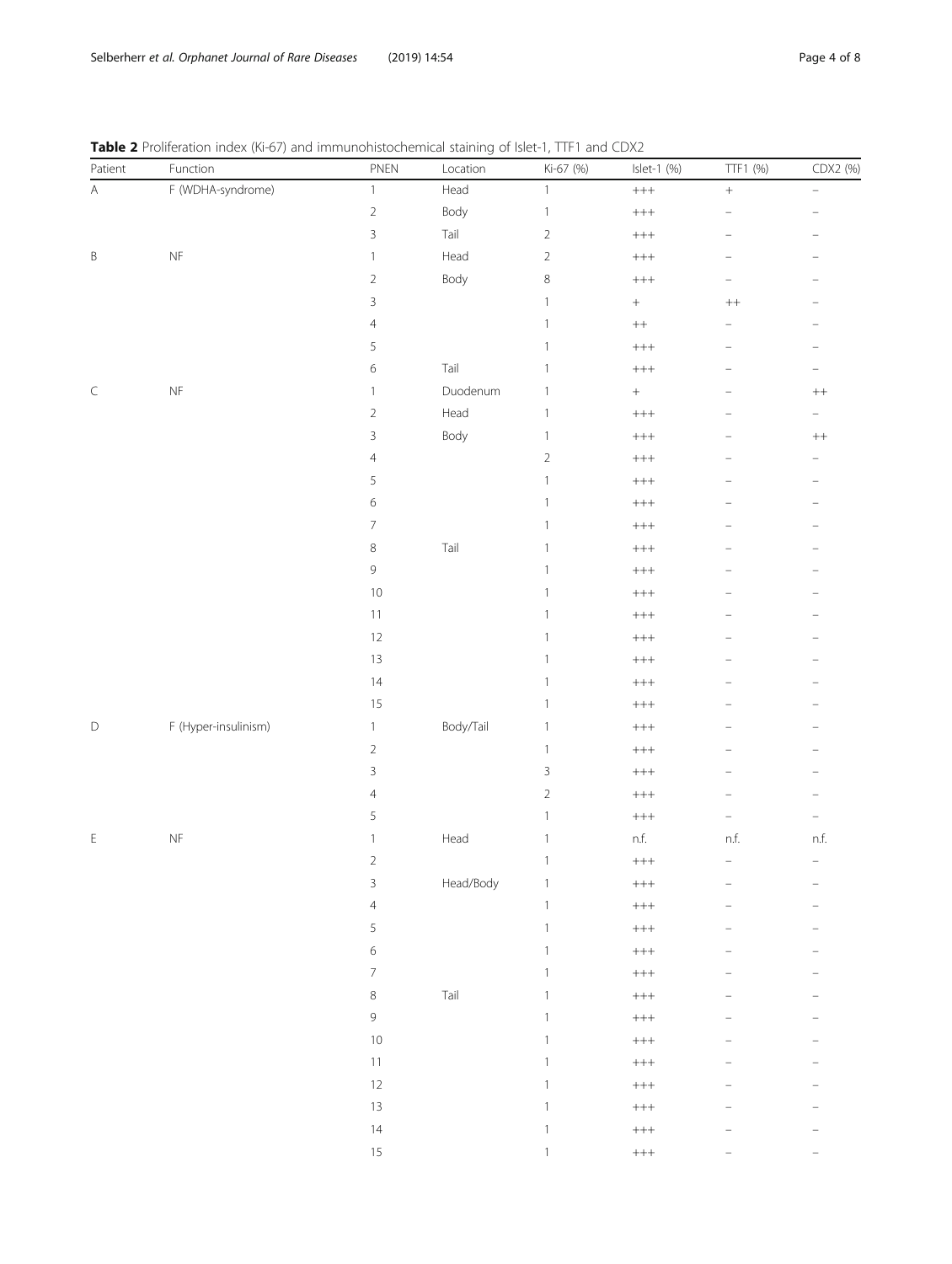<span id="page-4-0"></span>Table 2 Proliferation index (Ki-67) and immunohistochemical staining of Islet-1, TTF1 and CDX2 (Continued)

| Patient | Function                         | PNEN           | Location  | Ki-67 (%) | Islet-1 (%) | TTF1 (%) | CDX2 (%)                 |
|---------|----------------------------------|----------------|-----------|-----------|-------------|----------|--------------------------|
|         |                                  | 16             |           |           | $^{+++}$    |          | $\overline{\phantom{0}}$ |
|         |                                  | 17             |           |           | $^{+++}$    |          |                          |
|         |                                  | 18             |           |           | $^{+++}$    |          |                          |
| F       | F (subclinical Hyper-insulinism) | $\mathbf{1}$   | Head/Body |           | $^{+++}$    |          |                          |
|         |                                  | $\overline{2}$ |           |           | $^{+++}$    |          |                          |
|         |                                  | 3              |           |           | $^{+++}$    |          |                          |
|         |                                  | 4              |           |           | $^{+++}$    |          |                          |
|         |                                  | 5              |           |           | $^{+++}$    |          |                          |
|         |                                  | 6              |           |           | $^{+++}$    |          |                          |
|         |                                  | 7              |           |           | $^{+++}$    |          |                          |
|         |                                  | 8              |           |           | $^{+++}$    |          |                          |
|         |                                  | 9              |           |           | $^{+++}$    |          |                          |
|         |                                  | 10             |           |           | $^{+++}$    |          |                          |
|         |                                  | 11             |           |           | $^{+++}$    |          |                          |
|         |                                  | 12             |           |           | $^{+++}$    |          |                          |
|         |                                  | 13             | Tail      |           | $^{+++}$    |          |                          |

Positivity of cells (+: ≤ 10%; ++: > 10 to < 100%; +++: 100%)

Patient B with 6 PNENs was staged as IIIA. The largest lesion located in the pancreatic head was a moderately proliferating G2 tumor (Ki-67: 8%; TTF1 positiv) 30 mm in diameter (pT2). The proliferation rate of this tumor was identical to the two affected regional lymph nodes (pN1–2/20; Table [4,](#page-5-0) Ki-67: 6 and 8% in hotspots).

10 years after total pancreatectomy, the Gallium DOTANOC-PET-CT and MRT revealed multiple small (≤10 mm) liver metastases.

In patient C, 15 tumors were examined, including one in the duodenum (which was positive for CDX2). The

leading tumor measured 25 mm, corresponding to pT2 N0 cMo. All tumors were graded as G1.

Seven years after total pancreatectomy, the patient is free of neuroendocrine tumor burden.

Patient D presented with hypoglycemia. Organic hyperinsulinism was confirmed clinically and biochemically in this patient at age 15. Preoperatively, one tumor was diagnosed in the pancreatic tail (20 mm), while three others (15, 6, 5 mm) were localized by intraoperative sonography in the pancreatic body. After left pancreatic resection, five neuroendocrine neoplasias were described

Table 3 Correlation of size and grading - Subgroup analysis

| рT           |               |   | Group          | Size (mm) G1 |               |                | G <sub>2</sub> $\Sigma$ % |      |
|--------------|---------------|---|----------------|--------------|---------------|----------------|---------------------------|------|
| <b>ENETS</b> | AJCC/UICC     |   |                |              |               |                |                           |      |
| 1            |               | A | $\blacksquare$ | $\leq$ 5     | $39+1^a$      | $\overline{0}$ | 40                        | 66.7 |
|              |               |   | Ш              | $6 \leq 10$  | 8             | $\Omega$       | 8                         | 13.3 |
|              |               |   | Ш              | 11 < 20      | 3             | 0              | 3                         | 5.0  |
| 2            | $\mathcal{L}$ | B | IV             | $\geq$ 20-40 | 5             | $\mathcal{P}$  | 7                         | 11.7 |
| 3            |               |   |                | >40          | $\mathcal{P}$ | $\Omega$       | $\mathcal{P}$             | 3.3  |
|              |               |   |                |              | 58            | $\mathcal{L}$  | 60                        | 100  |

P: pathological; T: tumor, size in mm; G: Grading; G1: Ki-67 < 3; G2: Ki-67 3-20%; <sup>a</sup>duodenum;

ENETS: European Neuroendocrine Tumor Society

AJCC: American Joint Committee on Cancer; UICC: Union for International Cancer Control

Group A (tumor diameter < 20 mm) vs group B (tumor

diameter ≥ 20 mm):  $p = 0.000617$ 

Group I (tumor diameter  $\leq$  5 mm) vs Groups II to IV (> 6 mm):  $p = 0.041932$ Groups I + II (tumor diameter ≤ 10 mm) vs Groups III + IV

 $(> 11$  mm):  $p = 0.004018$ 



Fig. 1 CT-image of two large tumors (80 mm and 40 mm) of patient A that were both immunohistochemically positive for VIP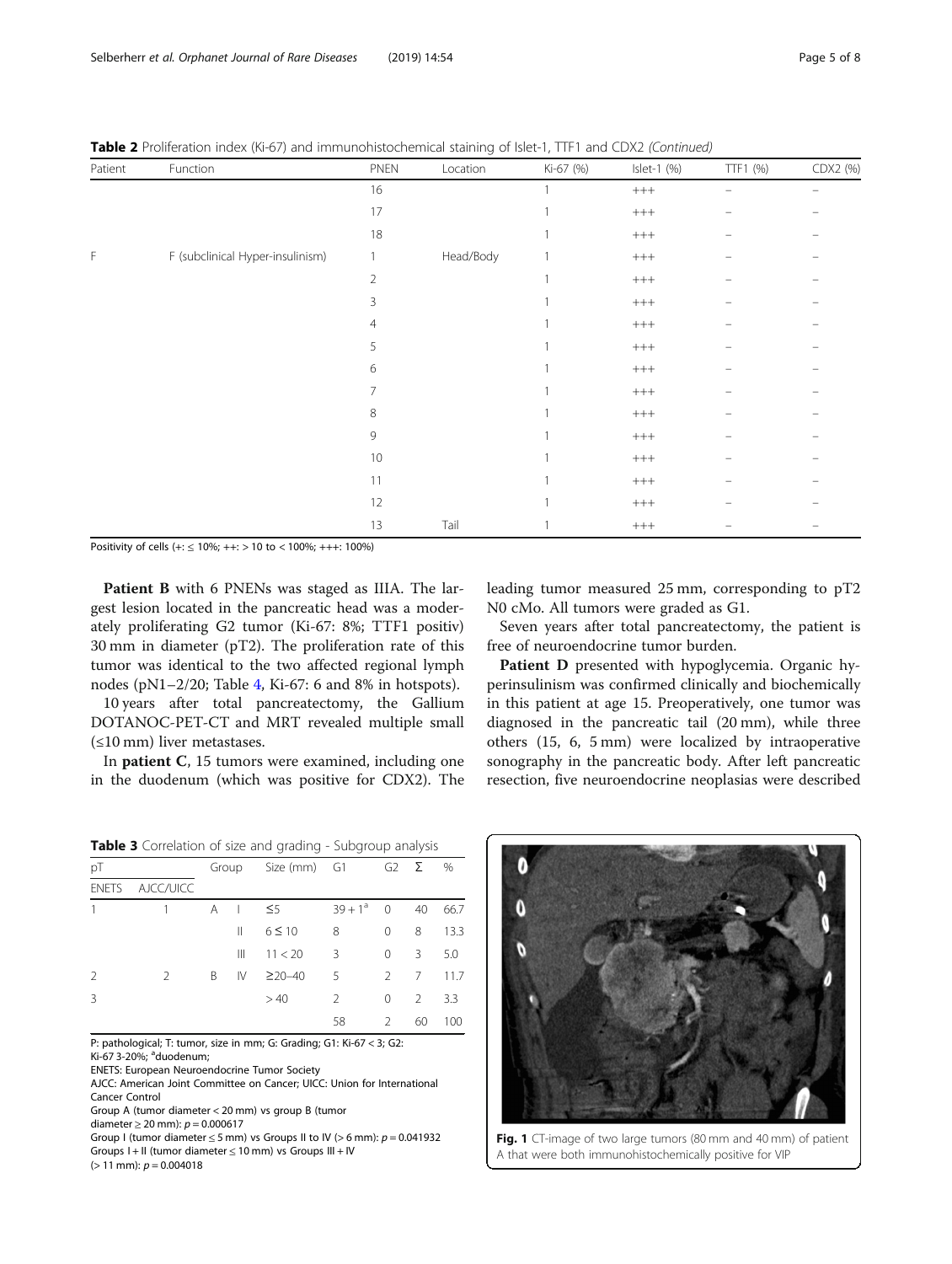<span id="page-5-0"></span>Table 4 Patient B: Size, proliferation and immunohistochemistry of the primary tumors and lymph node metastasis

| PNEN/LN         | Location | Size (mm) | Ki-67<br>(% ) |
|-----------------|----------|-----------|---------------|
|                 | Head     | 30        | 8             |
| $\overline{2}$  | Body     | 25        | 1             |
| $\overline{3}$  |          | 6.3       |               |
| $\overline{4}$  |          | 4         | 1             |
| 5               |          | 3.5       |               |
| 6               | Tail     | 20        | 1             |
| LN 1            |          |           | 8             |
| LN <sub>2</sub> |          |           | 6             |

PNEN: Pancreatic neuroendocrine neoplasia; LN = lymph node; Grading: G; G1: Ki-67 <3%; G2: Ki-67 3-20%)

in final histology. The largest (20 mm) with 3% positivity for Ki-67 presented by definition as a low G2 NET. More than 70% of the neuroendocrine cells of this tumor showed immunopositivity for insulin (=insulinoma).

Twenty-nine years after surgery, the patient is clinically cured. Now 42 years of age, he refuses any follow-up examinations.

Seventeen tumors (all smaller than 10 mm) were evaluated in the specimen obtained from patient E after total pancreatectomy. None showed a proliferation rate higher than 1%, corresponding to G1. The original histopathological report described another non-functioning tumor of 22 mm in diameter (the only one located by CT preoperatively) in the pancreatic head with a Ki-67 of < 1%. Therefore, the tumor was classified as pT2.

Clinically free of symptoms, she died of liver cirrhosis based on alcohol abuse four years later.

Patient F had 13 tumors ranging from less than 1 mm in size to 100mm (!). The large tumor described in CT was located in the pancreatic tail. All lesions, including the large one, were graded as G1. At the time of surgery, lymph node metastases were diagnosed in 9 of 29 lymph nodes. All lymph nodes were invaded by a G1 tumor. The patient had (subclinical) hyperinsulinism. Immunohistochemically, the largest tumor was negative for insulin, but some smaller tumors showed insulin-positive neuroendocrine cells dispersed (less than 70%) in the lesions.

Twenty-one years after subtotal pancreatic left resection and enucleation of three pancreatic head tumors and lymph node dissection, low normal fasting glucose levels correspond to high normal insulin and C-peptide levels. The patient is free of clinical symptoms. Ga-DOTANOC-PET-CT reveals multiple lymph node metastases in the upper abdomen.

## **Discussion**

All NENs are potentially malignant lesions [\[22](#page-7-0)]. The majority of PNENs are histologically well differentiated and slow-growing tumors that differ in their biological behavior. In the WHO 2000 classification, NF- and F-tumors (except insulinoma) were thought to show low-grade malignancy [[23](#page-7-0)]. Clinical behavior is influenced by various clinicalpathological features such as size, local−/angioinvasion and histological differentiation [\[24](#page-7-0)].

Currently, the ENETS and the WHO 2017 each propose a formal classification for PNENs based on proliferative tumor activity as measured by mitotic count and the expression of nuclear antigen Ki-67, subdividing the NENs into G1, G2 and G3, respectively [\[14](#page-7-0), [18](#page-7-0)]. Grading is combined with site-specific (TNM) staging to improve prognostic strength.

To our knowledge, the prognostic impact of PNEN grading in correlation to size (pT) has not yet been evaluated in MEN-1 because the number of patients with pancreatic surgery is low. However, as shown here there seem to be no significant differences in the biological behavior of sporadic and hereditary PNENs.

Due to the genetic background of MEN-1, every single neuroendocrine cell of the pancreas is a potential progenitor of a NEN. Therefore, organs are pervaded by neuroendocrine micro- and macro-lesions in up to 90% of genetically affected patients [[19\]](#page-7-0). As expected, the majority of neuroendocrine lesions in the six MEN-1 patients were non-functioning and developed predominantly as microadenomas ( $\leq$  5 mm in diameter; 66.7%).

Fifty-eight (96.6%) of the 60 lesions were graded as G1 and two  $(3.3%)$  tumors as G2  $[14, 18]$  $[14, 18]$  $[14, 18]$ . No lesion was graded as G3. G2 tumors were found only in lesions ≥20 mm (ENETS/AJCC pT2), while all tumors < 20 mm (ENETS/AJCC pT1) were graded as G1.

Within one pancreatic gland, NENs of various sizes and different Ki-67 indices were found, demonstrating intertumor heterogeneity within one patient. These findings underline the observation that size – an important parameter for the definition of T in the TNM classification – appears to be an independent predictor of survival, and the evaluation of Ki-67 alone cannot be utilized for this purpose. This is comparable to the situation in sporadic PNENs [[25](#page-7-0)]. Grading may help to better estimate metastasizing capacity. As every single tumor is a potential risk for systemic disease [[26\]](#page-7-0), early diagnosis and surgical excision of MEN-1-related PNENs can improve survival [\[3](#page-6-0)].

Imaging with novel radiolabeled somatostatin analogs  $(Ga<sup>68</sup>-DOTANOC)$ ,  $PET/CT$  or MRI allows to measure size, to verify local invasion of the primary tumor(s), and to evaluate the presence of metastatic disease. Functioning imaging is the key element in the management of patients with MEN-1 to determine appropriate therapeutic strategies. With regard to our series, somatostatin receptor imaging was performed in all patients and yielded negative results in respect to distant metastases before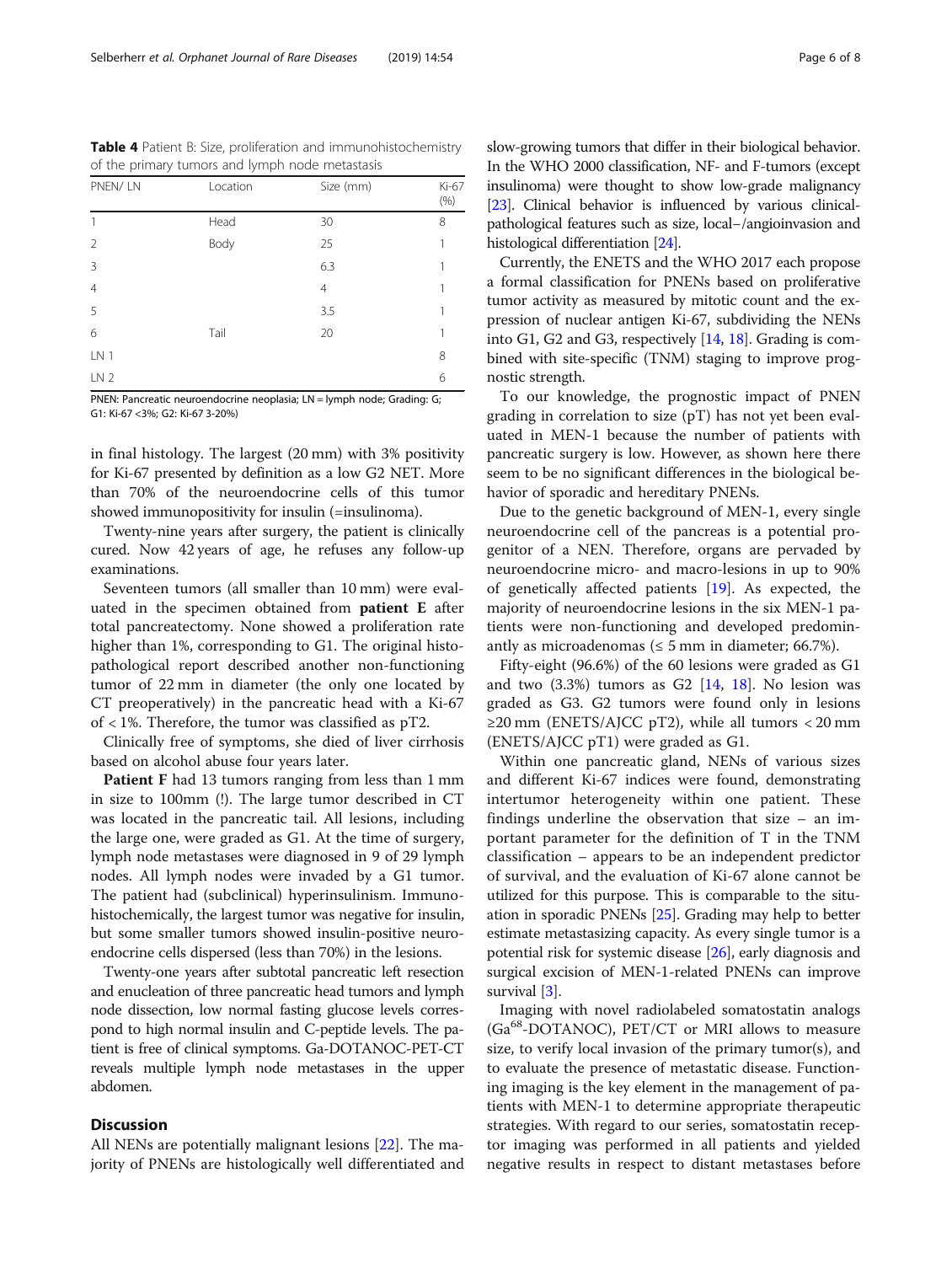<span id="page-6-0"></span>surgery. During follow up DOPA-Peptide-PET-CTs were used in all patients and could detect metastatic lesions in two, which amended the treatment regimens.

The indication, timing and extent of surgery in NF-PENs has to be individualized on the basis of size and proliferation activity, keeping in mind the potential morbidity of pancreatic resection and the risk of long-term insulin dependence.

Tumor size is easily assessed with EUS or cross-sectional imaging, while Ki-67 grading on histological samples obtained by EUS-guided fine-needle aspiration is technically complex [[27](#page-7-0)].

The current analysis is in accordance with some authors who currently agree that NF-PNENs ≤10 mm can be followed conservatively: all 48 NF-NENs analyzed in this investigation were graded as G1. The management of NF-PNENs sized 11 to < 20 mm is a matter of debate. The progression-free survival may be identical in patients undergoing active surveillance compared to surgery [[28,](#page-7-0) [29\]](#page-7-0).

The procedures currently discussed are either resection or follow-up. Lopez et al. have recommended surgical treatment for NF-PNENs in MEN-1 with a size between 10 and 20 mm, should rapid progression – defined by 5 mm tumor growth annually – be observed [\[30\]](#page-7-0). The current findings indirectly emphasize the recommendation that NF-PNENs  $\geq$ 20 mm (pT2) should be treated surgically as they likely yield a more aggressive clinical course, especially if an elevated Ki-67 index is documented additionally.

## Conclusion

This small-scale series with 60 NENs harvested from 6 MEN-1 pancreatic glands adds additional information regarding the importance of size  $(pT)$  in combination with proliferation (G). In this series, significantly more tumors ≥20 mm were classified as G2 (Ki-67 index: > 2 to 20%) yielding indirectly a higher capacity of malignancy.

When tumors reach the cutoff (20 mm; leading tumors), it may be recommended to obtain tissue specimens of this tumor to select patients at risk of highly proliferating neoplasms who may require early surgical intervention to prevent invasive growth, regional and distant metastasis. PNENs with Ki-67 positive cells > 2% should probably be treated surgically early on, regardless of their size.

## Additional file

[Additional file 1:](https://doi.org/10.1186/s13023-019-1034-4) Table S1. Pancreatic neuroendocrine neoplasia in MEN-1: Size, TNM, proliferation. A, B, C, E: total pancreatectomy; D: left pancreatic resection; F: Thompson procedure. (DOCX 22 kb)

#### Abbreviations

AJCC: American Joint Committee on Cancer; CDX 2: Caudal related homeobox transcription factor 2; CgA: Chromogranin A; CT: Computerized tomography; DOTANOC: DOTA-Na13-Octreotide; ENETS: European neuroendocrine tumor society; EUS: Endoscopic ultrasound; Ga<sup>68</sup>: Positronemitting Gallium isotope (half-life: 68 min); IOUS: Intraoperative ultrasound; Ki-67: Kiel – 67; MEN: Multiple endocrine neoplasia; MIB-1: Molecular immunology borstel – 1; MRI: Magnetic resonance imaging; NEN: Neuroendocrine neoplasia; NET: Neuroendocrine tumor; PET: Positron emission tomography; PNEN: Pancreatic neuroendocrine neoplasia; PNET: Pancreatic neuroendocrine tumor; SSR: Somatostatin receptor; TNM: Tumor (T), lymph node (N), metastasis (M) – classification; TTF 1: Thyroid transcription factor 1; UICC: Union for International Cancer Control; VIP: Vasoactive intestinal peptide; WDHA: Water Diarrhea Hypokalemia Achlorhydria; WHO: World Health Organization

#### Acknowledgements

Special thanks to the technicians and keepers of the archives at our institution. This paper is not based on a previous communication to a society or a meeting.

#### Funding

This study was not funded by a third party.

#### Availability of data and materials

All data and material analyzed in this study is available.

#### Authors' contributions

All authors contributed substantially to this manuscript. All authors read and approved the final manuscript.

#### Ethics approval and consent to participate

All procedures performed in this study involving human material were in accordance with the ethical standards of the institutional research committee and with the 1964 Helsinki declaration and its later amendments or comparable ethical standards. Informed consent was obtained from all individual participants included in the study.

#### Consent for publication

Consent for publication was obtained from all participants.

#### Competing interests

The authors declare that they have no competing interests.

#### Publisher's Note

Springer Nature remains neutral with regard to jurisdictional claims in published maps and institutional affiliations.

#### Author details

<sup>1</sup>Section "Endocrine Surgery", Division of General Surgery, Department of Surgery, Medical University, Währinger Gürtel 18-20, A-1090 Vienna, Austria. 2 Department of Pathology, Medical University, Währinger Gürtel 18-20, A-1090 Vienna, Austria. <sup>3</sup> Department of Anesthesiology, Medical University Währinger Gürtel 18-20, A-1090 Vienna, Austria. <sup>4</sup>Institute of Pathology, University of Bern, Murtenstrasse 31, CH-3012 Bern, Switzerland.

#### Received: 17 August 2018 Accepted: 17 February 2019 Published online: 22 February 2019

#### References

- 1. Doherty GM, Thompson NW. Multiple endocrine neoplasia type 1: duodenopancreatic tumours. J Intern Med. 2003;253(6):590–8.
- 2. Gauger PG, Thompson NW. Early surgical intervention and strategy in patients with multiple endocrine neoplasia type 1. Best Pract. Res. Clin. Endocrinol. Metab. 2001;15(2):213–23.
- 3. Kouvaraki MA, Shapiro SE, Cote GJ, et al. Management of pancreatic endocrine tumors in multiple endocrine neoplasia type 1. World J Surg. 2006;30(5):643–53.
- 4. Akerstrom G, Hessman O, Skogseid B. Timing and extent of surgery in symptomatic and asymptomatic neuroendocrine tumors of the pancreas in MEN 1. Langenbecks Arch Surg. 2002;386(8):558–69.
- 5. Gauger PG, Doherty GM, Broome JT, et al. Completion pancreatectomy and duodenectomy for recurrent MEN-1 pancreaticoduodenal endocrine neoplasms. Surgery. 2009;146(4):801–6 discussion 807-808.